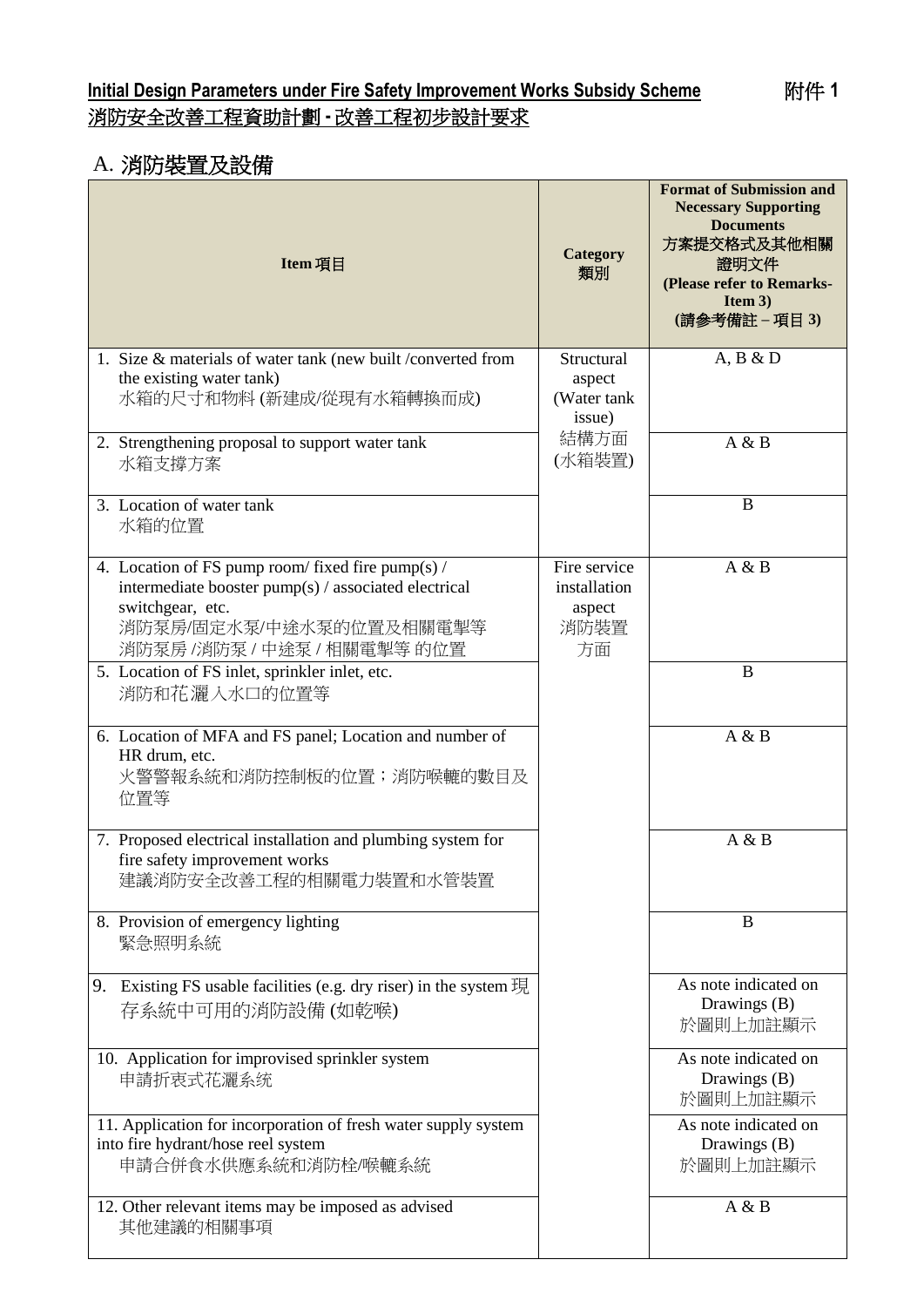## **Initial Design Parameters under Fire Safety Improvement Works Subsidy Scheme** 附件 **1** 消防安全改善工程資助計劃 **-** 改善工程初步設計要求

# B. 消防安全建造

| Item 項目                                                                                                                                                                                                                                 | <b>Category</b> 類別                                        | <b>Format of Submission and</b><br><b>Necessary Supporting</b><br><b>Documents</b><br>方案提交格式及其他相關<br>證明文件                                                                                                                                    |
|-----------------------------------------------------------------------------------------------------------------------------------------------------------------------------------------------------------------------------------------|-----------------------------------------------------------|----------------------------------------------------------------------------------------------------------------------------------------------------------------------------------------------------------------------------------------------|
| 1. A field survey with photo record showing the condition<br>of the structural members involved.<br>實地視察並以相片記錄所涉及的結構構件的狀況                                                                                                               | Structural aspect<br>(Water tank issue)<br>結構方面(水箱裝<br>置) | Colour photos with<br>descriptions and location<br>plan<br>附有描述的彩色相片及<br>位置圖                                                                                                                                                                 |
| 2. A review of the structure using the approved structural<br>plans to identify the reserve capacity of existing<br>structure where the proposed A&A works are to be<br>carried out.<br>利用核准結構圖則按現存結構的備用承載能力評估<br>建議之改建及加建工程項目          |                                                           | Structural calculations<br>along with copies of the<br>approved plans and the<br>record structural<br>calculations, if available,<br>related to the affected<br>members<br>就受影響的構件之結構<br>計算連相關的核准圖則<br>及其結構計算記錄(如<br>有)                      |
| 3. Specify the loading and disposition of the proposed new<br>structure/works, including water tanks and its support<br>structures, pumps and shelters etc.<br>具體說明所建議的新建物 / 工程的荷載及配置, 包<br>括水箱及其承托結構,水泵及遮蓋物等                           |                                                           | Layout plan showing the<br>required information and<br>the floor levels<br>顯示各樓層及相關資料<br>的設計圖則                                                                                                                                               |
| 4. Site survey with photo record showing existing site<br>condition and plan showing the location of the proposed<br>A&A works<br>實地勘察並以相片記錄地盤的現況,及以圖則標示<br>所建議的改建及加建工程項目的位置<br>5. Site coverage and plot ratio checking<br>檢查上蓋面積及地積比率 | <b>Building control</b><br>aspect<br>樓宇管制方面               | Colour photos with<br>descriptions and location<br>plan showing the site<br>condition<br>顯示地盤現況及附有描<br>述的彩色相片及位置圖                                                                                                                            |
| 6. MOE and FRC checking<br>檢查逃生途徑及耐火結構<br>7. Health and ventilation checking on whether the                                                                                                                                             |                                                           | Mark-up illustration/<br>sketch of the proposed<br>A&A works, with<br>relevant calculations<br>and/or information for the<br>checking of item nos.<br>from $5$ to $8$ .<br>就所建議之改建及加建<br>工程項目,以圖解/草圖<br>標示該項目及其相關結<br>構計算及/或資料用作檢<br>查第5至8項目 |
| habitable room is adversely affected.<br>檢查衛生及通風以確保可居住房間不受影響                                                                                                                                                                            |                                                           |                                                                                                                                                                                                                                              |
| 8. Checking on the existence of UBW<br>檢查現存的違例建築工程                                                                                                                                                                                      |                                                           |                                                                                                                                                                                                                                              |